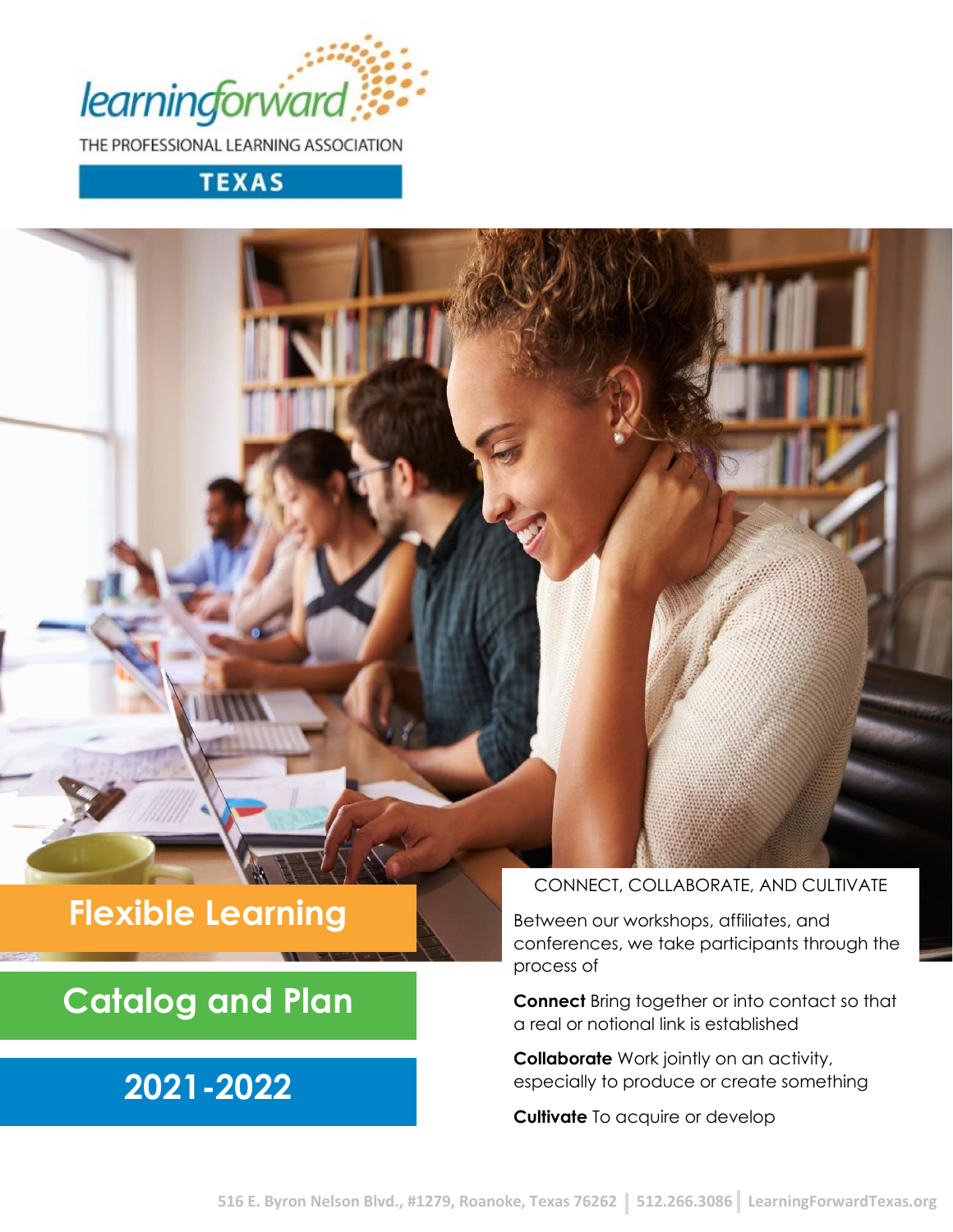**In this guide, browse the topics on which we support teachers, instructional coaches, and administrators through in-person and virtual courses.**



Learning Forward Texas offers several formats to fit the needs of individuals and districts.

**Virtual workshops** are presented by two trainers through Zoom. Participants are asked to have a laptop or desktop with a webcam for audio and video communication. Our 6-hour virtual workshops can be broken up into two days with three hours sessions, if needed.

**On-site workshops** are presented by two trainers. They can be delivered in districts that follow social distancing guidelines and follow the current health and safety protocols provided by the CDC.

**Campus or District enrollment workshops** are coordinated by campus and/or district leaders to meet their specific needs. The campus and/or district will register and pay for the workshop using a purchase order through the Learning Forward Texas office. Contact our office for more information or to schedule a workshop a[t ed@learningforwardtexas.org](mailto:ed@learningforwardtexas.org) or 512.266.3086. Pricing: \$2,995 - \$6,500 for up to 50 participants.

**Open enrollment workshops** are coordinated by Learning Forward Texas and are open to anyone. Individuals can register through the Learning Forward Texas website and can pay with a purchase order or credit card. Check the website for workshop dates and time. Pricing: \$99 - \$399pp.

### **Custom Workshops Available**

Custom workshops can be modified from our existing topics to meet the specific needs of your district. Meet with one of our experienced professionals to develop learning outcomes targeted to meet your priorities aligned to campus or district goals. Custom workshop pricing will be based on the length of the workshops and number of trainers needed to effectively facilitate your targeted outcomes.

## **Regional Affiliates**

Learning Forward Texas supports regional affiliations that were developed to provide a forum for professional learning leaders to network. These diverse groups of PK-12 leaders of professional learning understand the value of connection and collaboration. Through regular meetings, they discuss topics set by the group, for the group, and led by the group. They model the **Standards of Professional Learning** and share the best practices and strategies that are working in their districts to support teachers and impact students. They would love for you to join them. BUT you must come ready to share, open to learning, and prepared to be a contributing part of a great Professional Learning Network. Please see our website for more information.

- Learning Forward North Texas (DFW)
- Learning Forward West Texas (Lubbock)
- Learning Forward Southeast Texas (Houston)

### **Annual Conference**

Each year Learning Forward Texas hosts a conference which includes nationally known speakers, regional featured speakers, networking opportunities, and more. Our conference topics include leadership development, virtual and hybrid learning, instructional coaching, culturally responsive professional learning, and professional learning strategies. **More information is posted on our website**.

### **Membership**

Is free! Sign up on our website to receive our monthly newsletter, access our latest open enrollment workshops, and to receive regular communication about upcoming events, news, and resources. Join by visiting our website, [http://www.LearningForwardTexas.org/.](http://www.learningforwardtexas.org/)



**Every student is served by educators who engage in profound, highimpact professional learning daily.**

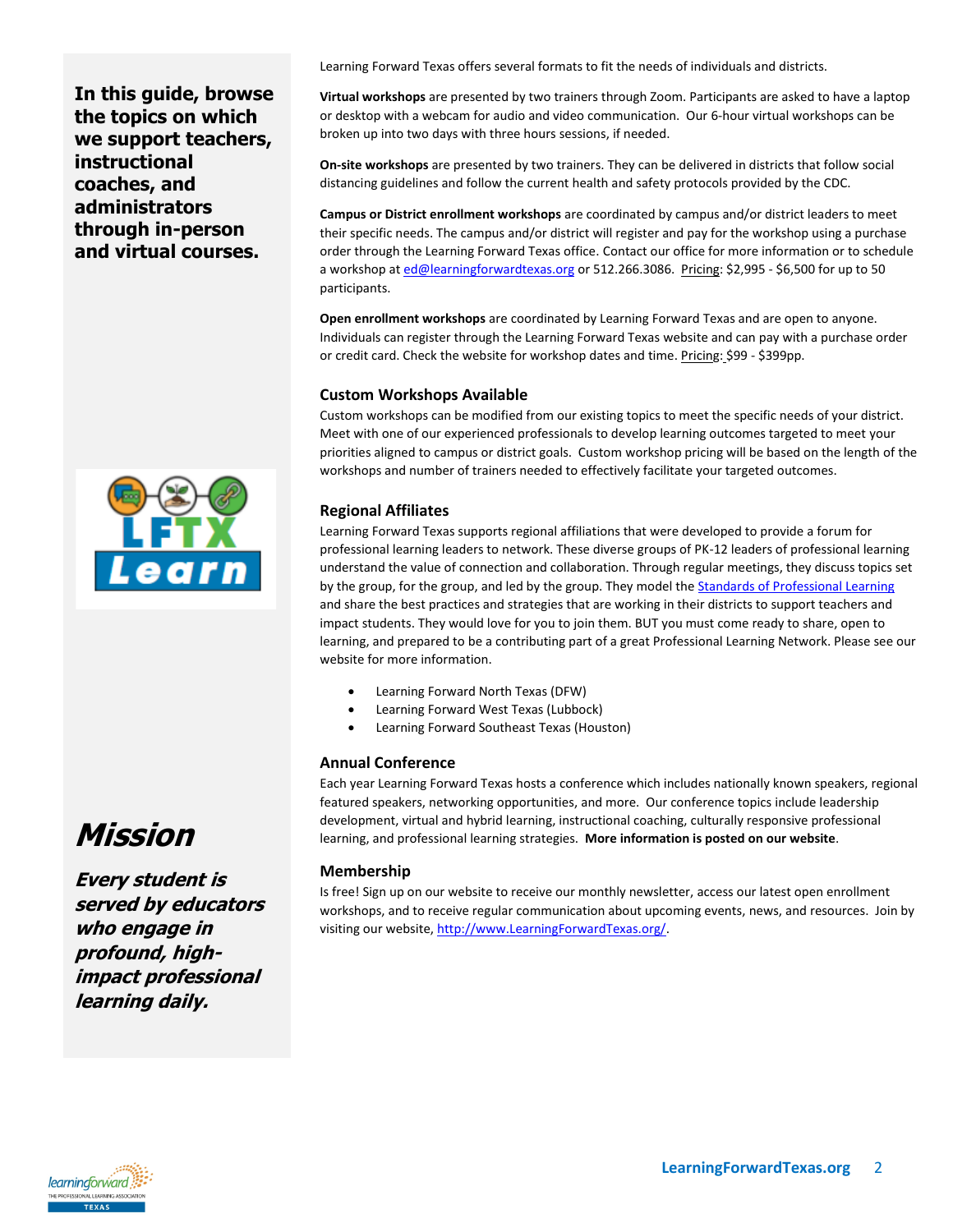

# Virtual Learning

# **Virtual Cultivating Leadership: Facilitation Strategies to Foster Collaborative Practices with Adults**

#### 6-hour workshop

Collaboration is said to be an essential skill in the process of continuous improvement. Yet most education leaders have received little training to lead, manage, and facilitate collaborative processes. High-functioning collaborative teams are key to increasing student achievement. To lead these adult learners, the critical skill of facilitation is a **MUST**! Join us for a full day of learning as you experience strategies and structures equipping you to lead collaborative processes in both a face-to-face and a virtual environment.

#### **Participants will:**

- Explore strategies to **accelerate team development and build collective teacher efficacy.**
- Experience **virtual processes** that promote contributions from ALL team members.
- Learn strategies to lead teams in **designing and using their own accountability structures.**
- Explore communication practices to **set clear expectations** and **structure the work.**
- Understand how **Emotional Intelligence can be leveraged** to lead collaborative teams.
- Learn a process to **address conflicts** and **conduct difficult conversations**.

This virtual Cultivating Leadership session has been designed so participants will experience processes that they can quickly replicate to promote strong collaborative team practices.

### **Virtual Light the Spark: Engaging Students Online** 3-hour workshop

Want to add to your toolkit of online learning techniques and improve instruction for students in digital classrooms? During this session, participants will experience multiple strategies focused on student engagement that can easily be replicated and used with confidence in their own classrooms. Join us for nearly 3 hours of fun & interactive learning that will boost the confidence & skills needed to engage students in the virtual realm.

Participants will:

- Recognize **3 critical keys of high-quality online classrooms.**
- Learn strategies to **foster a virtual learning environment that meets the physiological, social/relational, and learning needs of students.**
- Experience **brain-friendly, online techniques to capture & hold students' attention and increase retention.**
- Engage **collaboratively with peers in various free online processing tools.**

### **Virtual Tips and Tools for Professional Learning 1**  6-hour workshop

Our current professional culture indicates everyone is a professional learning facilitator. From the principal to the classroom teacher, from the campus coach to the department lead, everyone is a leader of learning, and our challenge is to quickly adapt to a virtual learning environment. Join us in this highly interactive module to examine the attributes of resultsdriven, professional learning, while practicing tips and tools for engaging the adult learner **in an energizing & fun virtual learning environment.**

### **Participants will:**

- Examine the **attributes of standards-based professional learning.**
- Study the **characteristics of adult learners** and **adult socialization.**
- Investigate the **power of norms** in the digital setting and **how to implement them successfully.**
- Learn a **framework for designing and delivering powerful professional learning** in a virtual environment.
- Experience many interactive **processes that model effective professional learning.**

Participants will experience processes that they can quickly replicate and use in the design and delivery of their own virtual professional learning sessions with adult learners. **Presenters will model effective use of Zoom break-out rooms, Chat, Polls, Reaction features, and Annotation tools, while also integrating free digital tools**. All to ensure high levels of engagement in a digital classroom environment. Each of these strategies can be used by teachers in a virtual or blended environment with students as well!

### **Virtual Amp It Up! Effectively Engaging Adult Learners Online** 3-hour workshop

In our current reality, educators now more than ever need relevant, easy-touse tools as we transition to a blended or completely virtual learning environment! This session is replete with strategies educators can easily replicate and use with confidence! Want to quickly enhance & develop your repertoire of online learning techniques that can immediately impact the quality of professional learning for adults and improve instruction for students in digital classrooms as well? Join us for 3 hours of fun & interactive learning that will boost your confidence & skills to lead others in the digital realm.

### **Participants will**:

- Recognize **3 critical keys of high quality, professional online learning.**
- Learn strategies to **foster a virtual learning environment** that meets the **physiological, social/relational, and learning needs of adults.**
- Experience **brain-friendly, online techniques to capture** and **hold learners' attention and increase retention.**
- Engage **collaboratively with peers** in various **free online processing tools.**

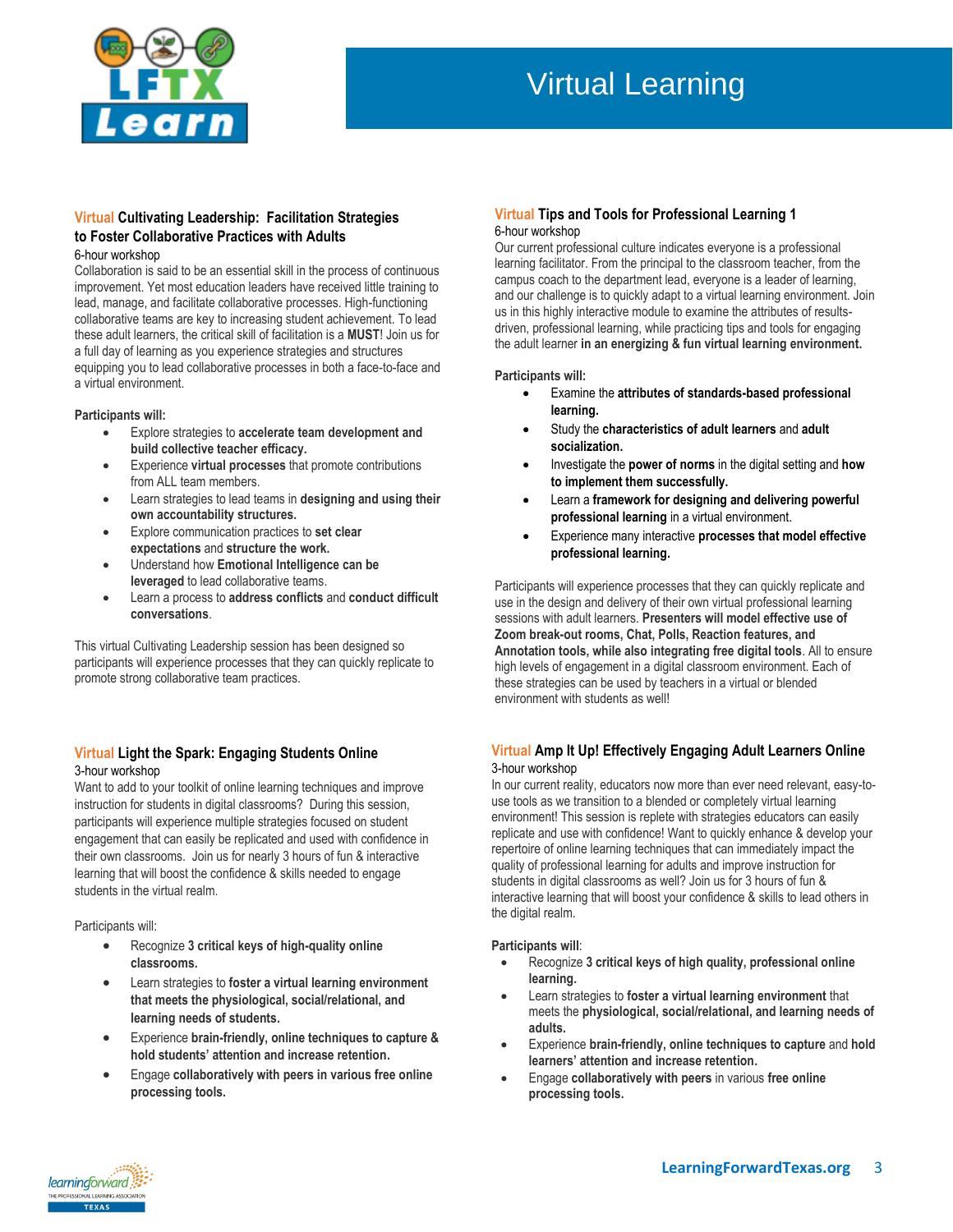

# Virtual Learning

## **Virtual Diversity, Equity, and Inclusion: The Elephant in the Room - ToT**

#### 3-hour workshop

Words like diversity, inclusion, and equity hold different meanings for each person depending on our individual experiences. These words are often used interchangeably creating confusion and a lack of clarity. As educators, we must create shared language, understanding, and goals, and build collective responsibility.

### **Participants will:**

- Examine the impact of inequality in schools and workplaces, and the importance of targeted work.
- Build shared language and ability to use terminology related to diversity, equity, and inclusion.
- Cultivate a collective responsibility for all students.

This is a **train-the-trainer workshop**; participants will leave with the resources to turn around this 3-hr workshop within their organization. This includes an editable copy of the slide deck, agenda, and facilitator guide.

### **Virtual Culturally Proficient Relationships - ToT**

### 3-hour workshop

The most important responsibility as an educator is to build positive, collaborative relationships with students, families, and colleagues. We must be able to respond empathetically and respectfully so that the identity and views all stakeholders are honored.

### **Participants will:**

- Examine issues of identity, diversity, beliefs, biases, and values.
- Determine how these issues shape our decisions and behaviors ultimately impacting our interactions.
- Build a personal toolkit for removing roadblocks to inclusive relationships.
- Connect these conversations to daily work and organizational priorities.

This is a **train-the-trainer workshop**; participants will leave with the resources to turn around this 3-hr workshop within their organization. This includes an editable copy of the slide deck, agenda, and facilitator guide.

## **Online Course Online Courses Design: Tips, Tools, and Techniques**

#### 12-hour self-paced, guided workshop

Effective teachers are always seeking ways to improve despite the time it takes to learn, apply, and reflect. Asking teachers to leave their classrooms or stay after school creates a burden, yet we still need to provide continuous learning that helps individuals and groups build skills, master new strategies, and hone their craft at a time convenient for them. Online professional learning can help meet these goals but designing meaningful online learning experiences is easier said than done. It takes specific knowledge and skills that most educators have not experienced or developed yet.

LFTX Online Course Design Cohort is a 12-hour self-paced, guided learning experience that will take place over a 6-week period. This interactive, engaging, online course utilizes and teaches the best practices for designing blended professional learning which includes synchronous and asynchronous activities. Join us for a virtual learning experience that takes you through the learn-apply-refine process with other education leaders who share your same goal--to create meaningful online learning experiences.

This course is tied to your real work, so please come with an actual online course in mind that you want to create or redesign.

### **Participants will:**

- Learn guidelines relating to learning objectives, learning designs, and learning facilitation to ensure a high-quality learning design and environment.
- Explore strategies for creating an inextricable link between learning objectives and course design.
- Discover a design process that ensures that your learning outcomes are prioritized and successfully communicated.
- Understand and implement the best practices in online course facilitation.
- Design a blended or fully online Professional Learning experience that addresses a current professional learning need in your district.
- Experience a feedback process that aids in the development of your online course.
- Participate through the Teachable platform. (The course is platform agnostic and will transfer to any learning management system.)

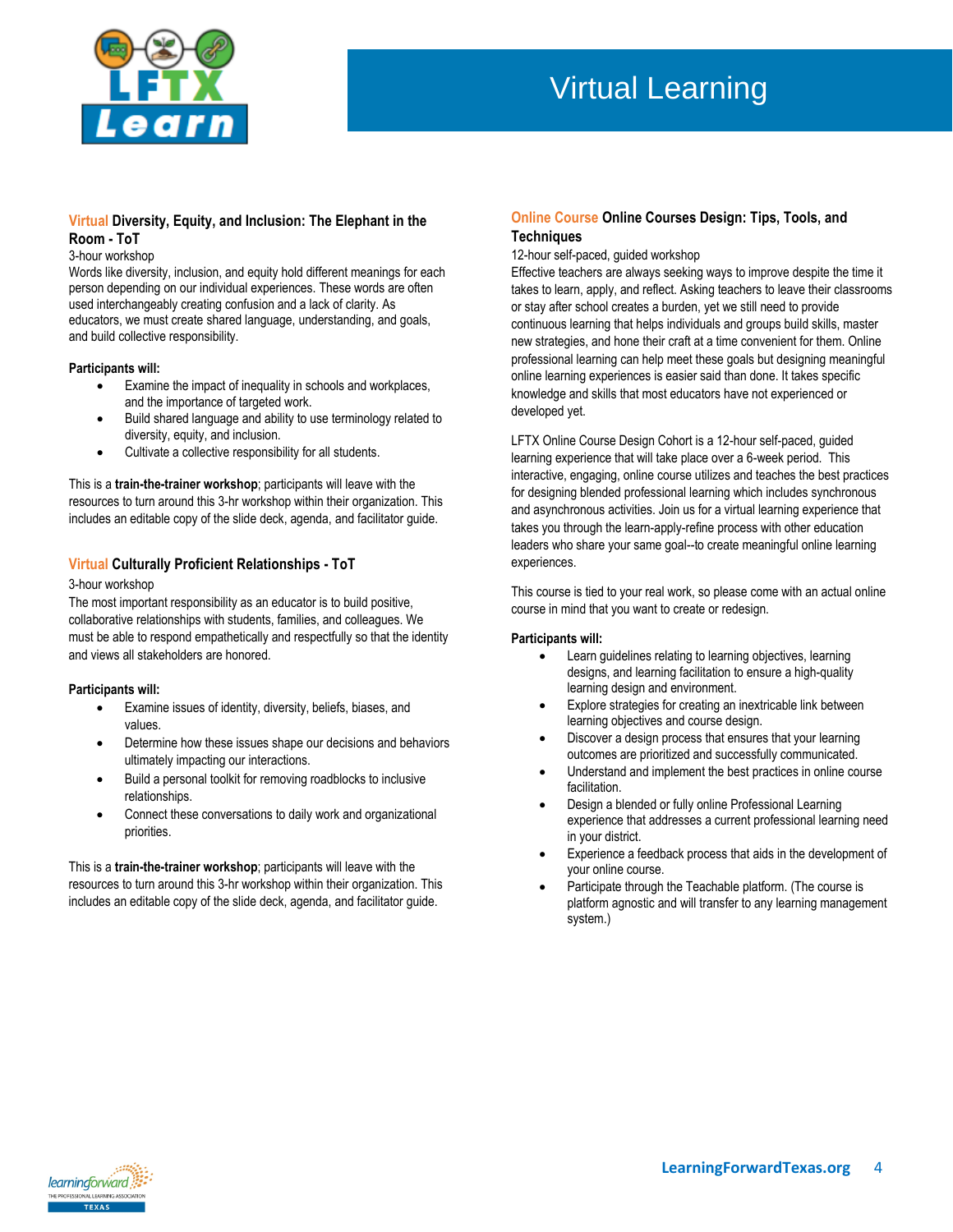

# Virtual Learning

### **Virtual Coaching Mindset**

### 6-hour workshop

As coaches and administrators, we know that educators operate from a learner mindset when they continually build their instructional practice and bring out the best in students. This session offers skills for coaching self and others towards active mindset awareness and navigation in a virtual environment. Participants will acquire strategies for coaching teachers to reflect on their unconscious beliefs and take steps toward adopting a learning mindset.

### **Participants will:**

- Define how **coaching impacts learning mindsets.**
- Intentionally **choose a learning mindset.**
- Practice **strategies to support others** in choosing learning mindsets.
- Learn tips for **connecting in a virtual environment.**

### **Virtual Motivation Magic**

### 3-hour workshop

Do you wish you could wave a magic wand and motivate everyone on your campus—teachers and students alike? While there is no single "trick" to motivation, this engaging and research-based session will explore theory and practice about what motivates us and how to apply these principles to teacher effectiveness and student achievement. No smoke and mirrors, but strategies that work to cast a spell of inspiration over your campus and classrooms.

#### **Virtual Facilitation for Effective Implementation**

Need a partner to assist your district, campus, or leadership team in designing, planning, or facilitating strategic growth opportunities that can lead to increased student achievement? Partner with LFTX experienced leaders who are skilled at using protocols, structures, and learning opportunities to engage teams in deep and meaningful discussion, guiding collaborative efforts to move your organization forward toward campus or district goals. Facilitation pricing varies and is based on the objectives of the campus or district. Contact the Executive Director, [ed@LearningForwardTexas.org,](file:///C:/Users/lftx/Desktop/RFP%20Docs/ed@LearningForwardTexas.org) to discuss options and pricing.

### **Virtual Follow-up Consultation and Coaching for Effective Implementation**

Effective professional learning should be revisited and evaluated for its impact on student learning. Our experienced learning professionals are available to work with campus and district leadership to ensure effective implementation, evaluation, and follow-up for every workshop series. Consultation pricing varies and is based on the objectives of the campus or district. Contact the Executive Director,

[ed@LearningForwardTexas.org,](file:///C:/Users/lftx/Downloads/ed@learningforwardtexas.org) to discuss options and pricing.

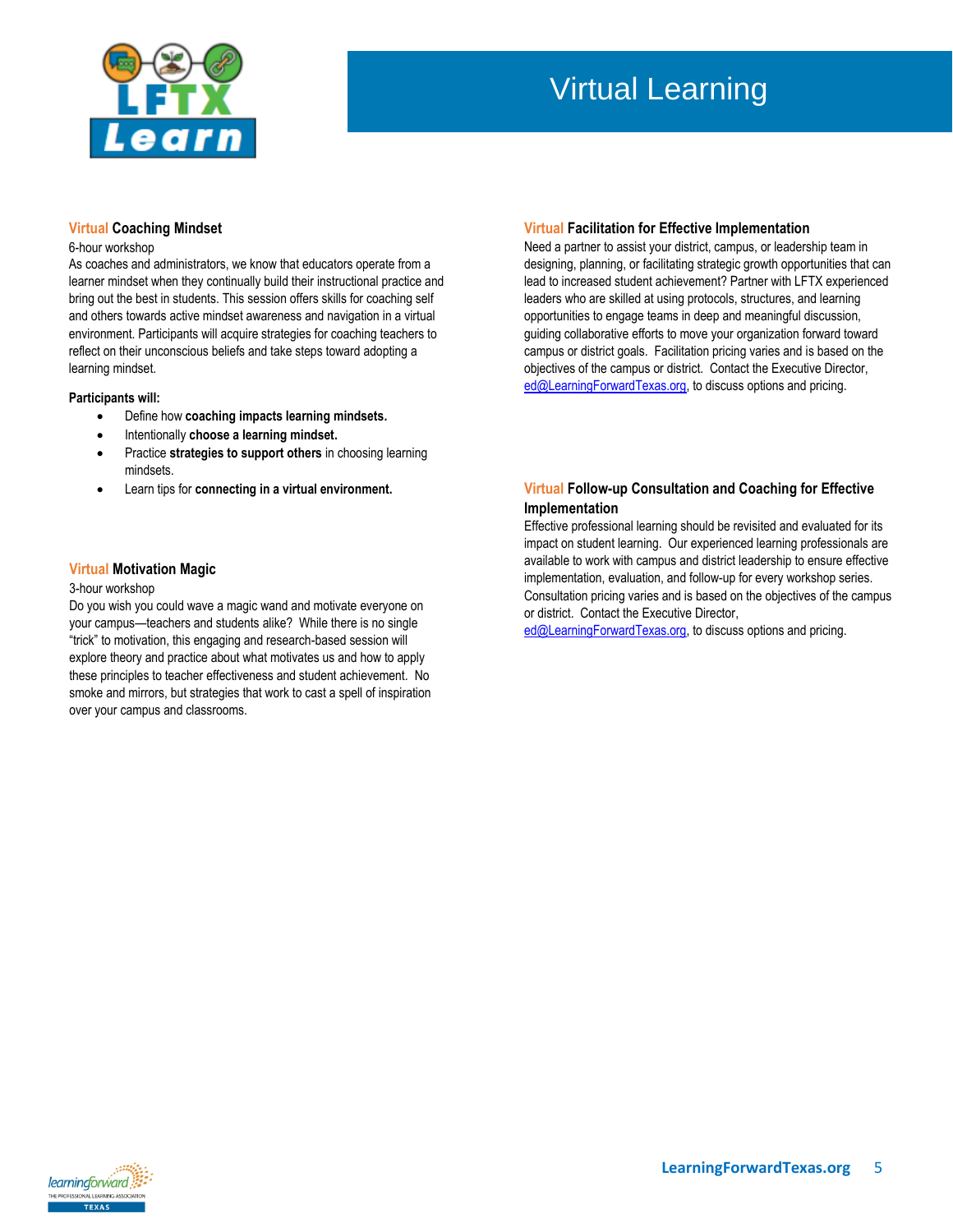

# On-Site Learning

# **Cultivating Leadership: Facilitation Strategies to Foster Collaborative Practices with Adults**

#### 6-hour workshop

Collaboration is said to be an essential skill in the process of continuous improvement. Yet most education leaders have received little training to lead, manage and facilitate collaborative processes. High-functioning collaborative teams are key to increasing student achievement. To lead these adult learners, the critical skill of facilitation is a MUST! Join us for a full day of learning as you experience strategies and structures equipping you to lead collaborative processes that positively impact student success.

### **Participants will:**

- Explore strategies to **accelerate team development and build collective teacher efficacy**.
- Experience **virtual processes** that promote contributions from ALL team members.
- Learn strategies to lead teams in **designing and using their own accountability structures**.
- Explore communication practices to **set clear expectations** and **structure the work**.
- Understand how **Emotional Intelligence can be leveraged** to lead collaborative teams.
- Learn a process to **address conflicts** and **conduct difficult conversations**.

## **Tips and Tools for Professional Learning 1 - The Foundation Module**

### 6-hour workshop

Our current professional culture indicates everyone is a professional learning facilitator. From the classroom teacher to the principal, from the campus coach to the department lead, everyone is a leader of learning.

The purpose of these highly interactive one-day modules is to examine the attributes of results-driven, professional learning, while practicing tips and tools for engaging the adult learner.

#### **Participants will:**

- Examine the **attributes of standards-based** professional learning.
- Study the **characteristics of adult learners** and **adult socialization**.
- Investigate the **power of norms** and **how to implement them successfully**.
- Learn a **framework for designing** and **delivering powerful professional learning**.
- Participate in many **processes that model effective professional learning**.

# **Tips and Tools for Professional Learning 2\***

### 6-hour workshop

An effective facilitator of professional learning represents more than one who can train others on a number of topics or deliver a program with the stated goal of "filling time." This module is a follow-up to Tips and Tools for Professional Learning 1.

The purpose of this one-day module is to provide additional processes that are research-based, learner-centered, and enable the learning leader to increase their skills and knowledge to promote effective professional learning for all educators.

### **Participants will:**

- Participate in **processes that model effective professional learning**.
- Learn about **windowpanes** and **how to use them as a robust learning tool**.
- Investigate a **powerful resource** for **facilitating adult learning**.
- Experience a variety of **purposeful engagement strategies**.
- Learn about **reflection** and how to use it to **improve learning**.

*\*Pre-requisite: Tips and Tools for Professional Learning 1*

### **Tips and Tools for Professional Learning 3\*** 6-hour workshop

Being a skilled adult learning leader takes many tools in today's educational setting. If you have completed Tips and Tools, Day 1 and want to learn more, then this session is for you.

The purpose of Tips and Tools for Professional Learning, Day 3 is for participants to become more skilled at leading adults in their learning. This module is a one-day follow-up to Tips and Tools for Professional Learning, Day 1 and 2.

### **Participants will:**

- Experience strategies that **promote high levels of engagement**.
- Reframe and **identify strategies** for **transforming negativity**.
- Learn **techniques to field questions**.
- Study **effective methods** for **using music** and **giving directions** to enhance presentations.
- Learn important considerations for **planning** and **designing** professional learning.
- Apply prior learning and the **Nested Process** to **planning**.

*\*Pre-requisites: Tips and Tools for Professional Learning 1 and Tips and Tools for Professional Learning 2*